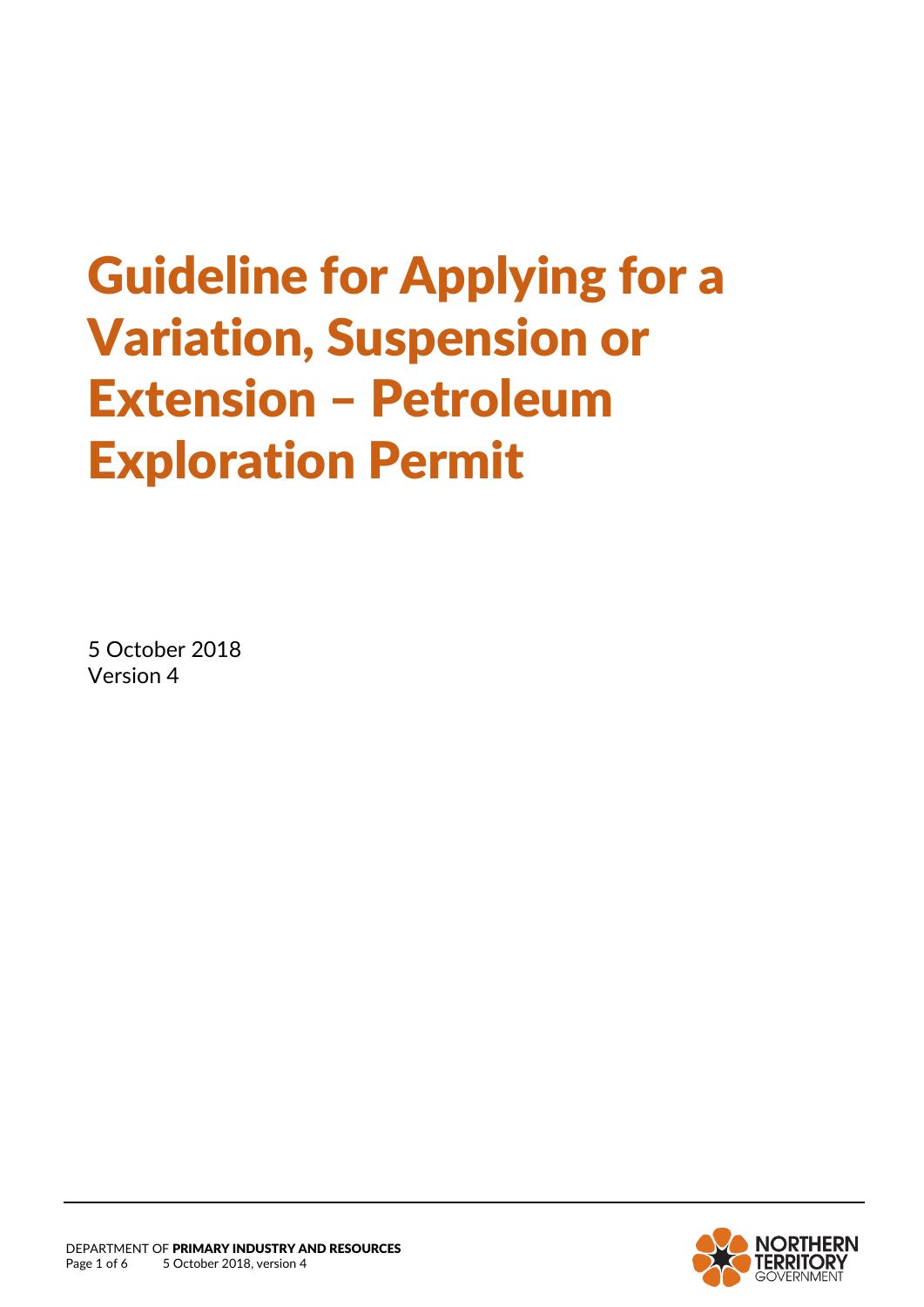| <b>Document details</b>                              |                                                                                                          |                                  |
|------------------------------------------------------|----------------------------------------------------------------------------------------------------------|----------------------------------|
| <b>Document title</b>                                | Guideline for Applying for a Variation, Suspension or Extension - Petroleum<br><b>Exploration Permit</b> |                                  |
| <b>Contact details</b>                               | <b>Petroleum Operations</b><br><b>Energy Titles</b>                                                      | (08) 8999 5388<br>(08) 8999 7112 |
| Date and version                                     | 5 October 2018<br>Version 4                                                                              |                                  |
| <b>Approved by</b>                                   | Rod Applegate                                                                                            |                                  |
| Date approved                                        | 14 January 2019                                                                                          |                                  |
| <b>Document review</b><br>(for example,<br>annually) | Annually                                                                                                 |                                  |

| <b>Change history</b> |                |                     |                       |  |
|-----------------------|----------------|---------------------|-----------------------|--|
| <b>Version</b>        | Date           | <b>Author</b>       | <b>Change details</b> |  |
| 1.0                   | 14 Dec 2017    | Mehrdad Rezazadeh   | <b>NA</b>             |  |
| 1.1                   | 9 April 2018   | Mehrdad Rezazadeh   | Update post-review    |  |
| 2.0                   | 21 May 2018    | Mehrdad Rezazadeh   | Update post-review    |  |
| 3.0                   | 10 August 2018 | Christine Cakebread | Formatting            |  |
| 4.0                   | 5 October 2018 | Mehrdad Rezazadeh   | Update post-review    |  |

| <b>Acronyms</b><br>The following acronyms are used in this document |                               |  |
|---------------------------------------------------------------------|-------------------------------|--|
| NTG                                                                 | Northern Territory Government |  |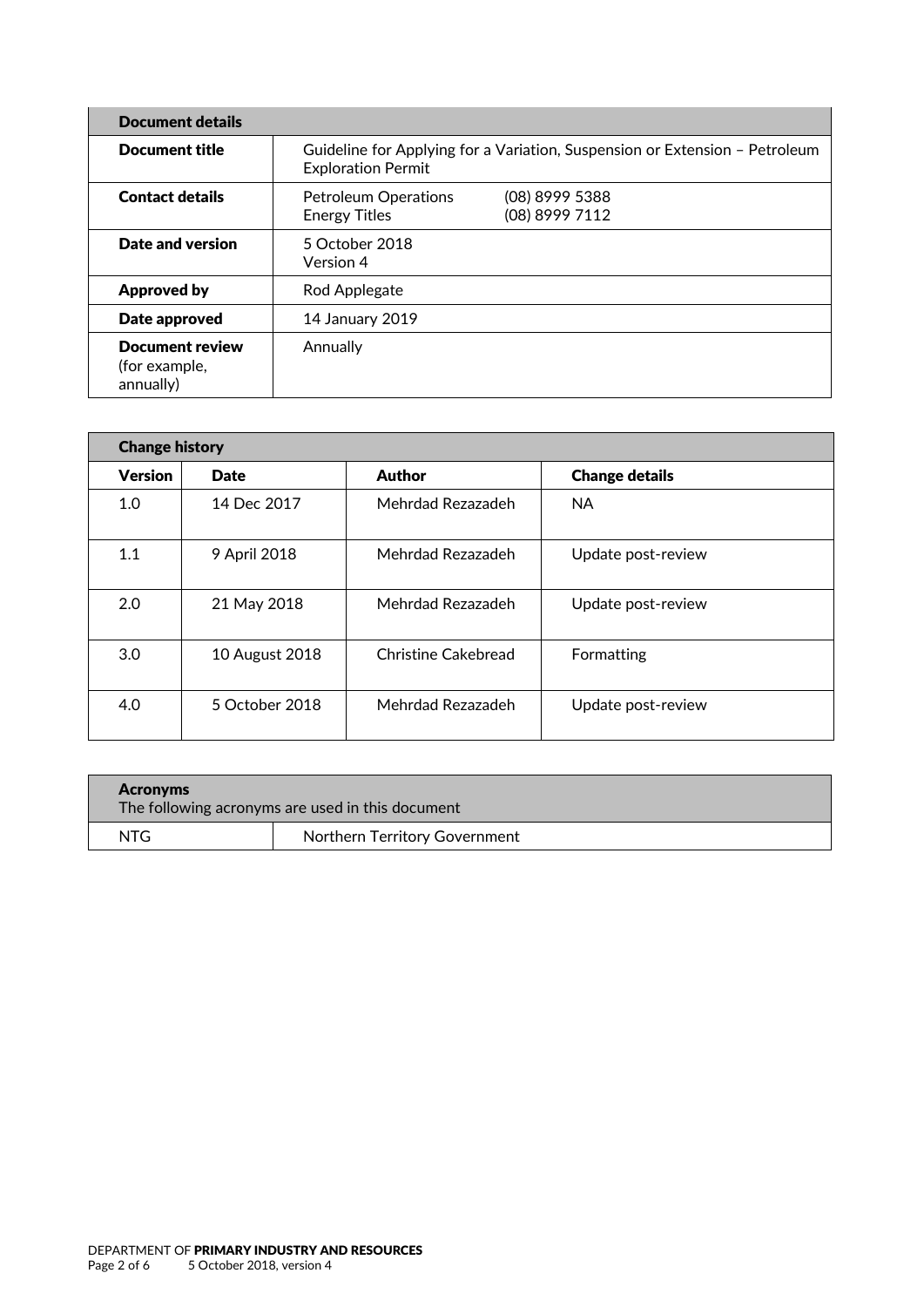## Contents

| Suspension and/or Extension of Technical Work Program5 |  |
|--------------------------------------------------------|--|
|                                                        |  |
|                                                        |  |
|                                                        |  |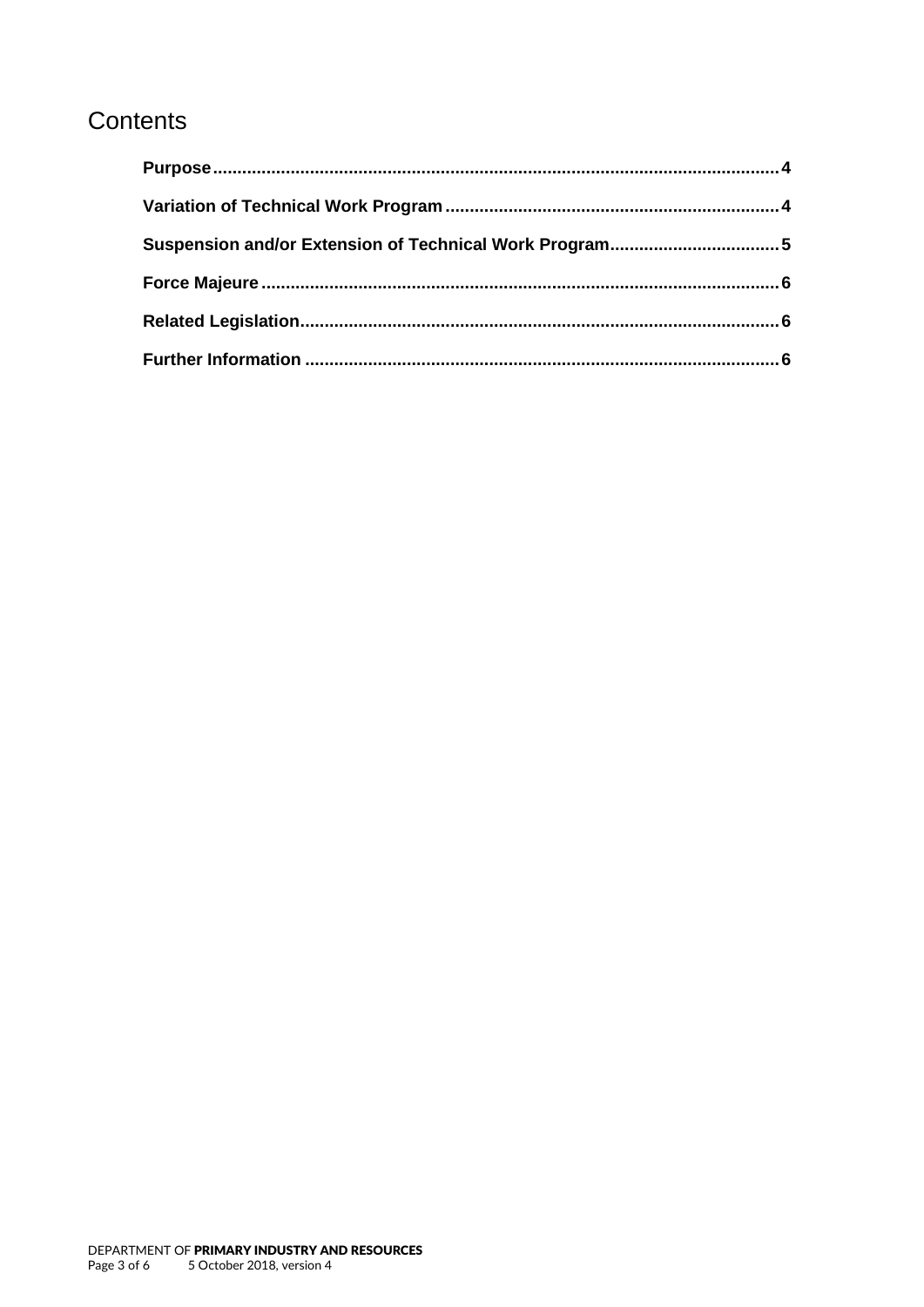#### <span id="page-3-0"></span>Purpose

This guideline aims to ensure that the Northern Territory Government (NTG) continues to assist oil and gas explorers to carry out effective exploration and to ultimately develop petroleum resources for the benefit of the Territory economy, while still meeting legislative requirements and providing transparency and accountability.

The guideline applies to all exploration permit holders or their representatives who wish to apply for a variation, suspension and/or extension to their technical work program.

By following the requirements in this guideline you will ensure that your application is processed in a timely way with minimal disruption to you.

## <span id="page-3-1"></span>Variation of Technical Work Program

You may lodge an application for a variation to your technical work program at any time, however you must ensure adequate time is given for an assessment to be made before entering the next year/period.

It is recommended that you lodge your application two months prior to entering the year the variation is proposed, e.g. if the variation is to apply to Year 4 the application should be lodged two months prior to entering Year 4.

While a variation may be necessary to meet your exploration activities in light of new information, the program must continue to be beneficial to the understanding of the permit resource potential.

Generally, only variations that are equivalent to or exceed the original work program will be approved.

A variation to reduce a work program will only be approved in special circumstances.

If a work program consists of one well, the program cannot be varied to drop that well as this will significantly impact the chance of making a commercial petroleum discovery. If you believe that there is no drillable prospect in an exploration permit, you should consider surrendering it.

If a work program consists of more than one well, you may apply to reduce the number of wells.

You may also apply to reduce a seismic acquisition/processing or airborne geophysical survey commitment in your work program.

When assessing your application for a variation, the following will be considered:

- whether your varied work program meets or exceeds the objectives of the original program
- if you have demonstrated that significant effort has been made to identify and assess the petroleum potential of the permit and have provided compelling supportive documentary evidence
- if the geological and technical evaluation demonstrates that identified drillable prospects are less than the number of exploration wells proposed in the original work program.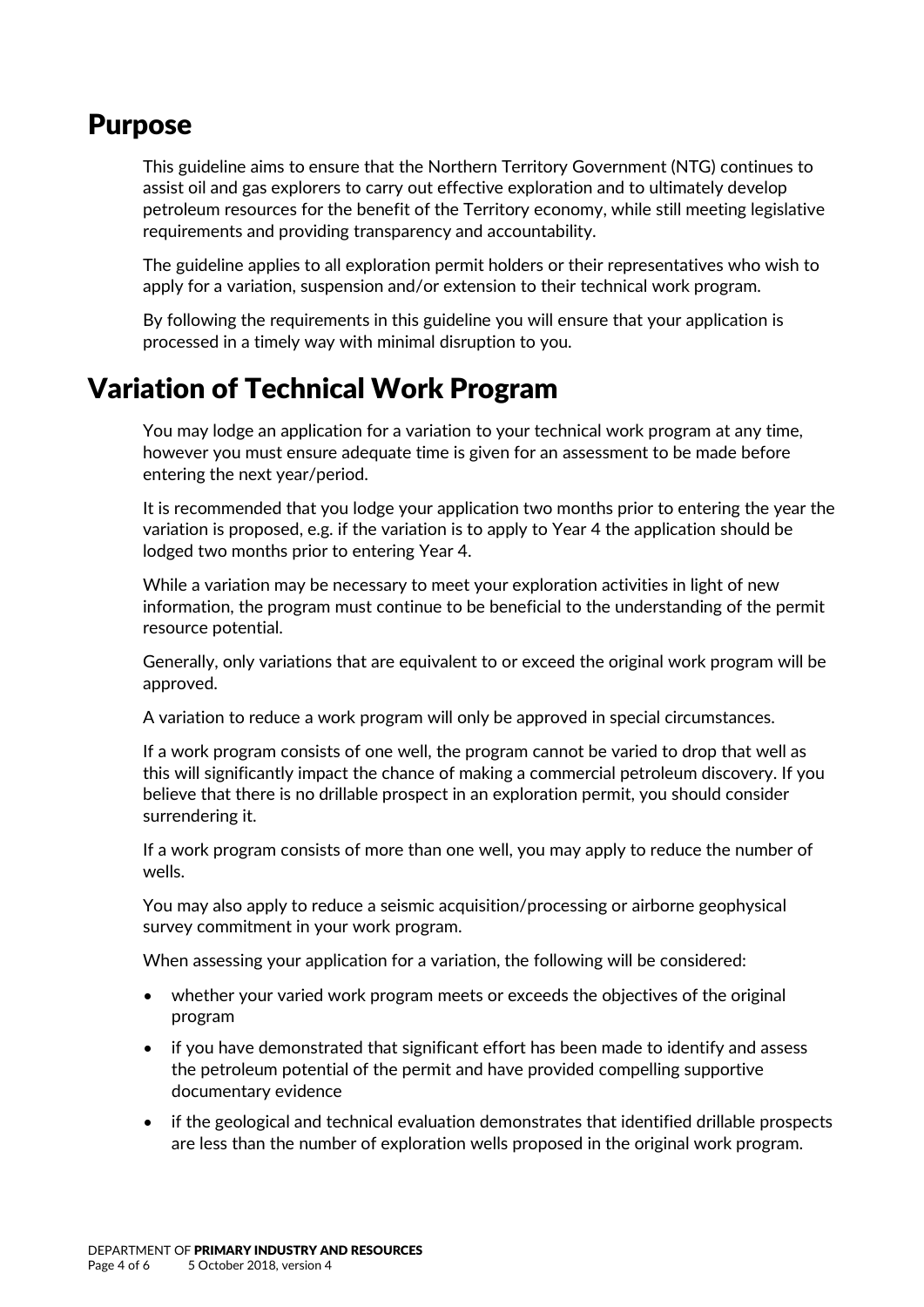## <span id="page-4-0"></span>Suspension and/or Extension of Technical Work Program

You may lodge an application for a suspension and/or an extension of your technical work program commitments where:

- geological knowledge is gained, i.e. you have technical and geological justification
- the timing of an activity is affected by a force majeure circumstance
- the suspension and/or an extension of your technical work program commitments is in the best interests of the Territory.

A suspension will defer the end date of a current permit year but will not change the end date of subsequent permit years. That is, a suspension of a permit year suspends the deadline for compliance with a work program condition.

| Year | <b>Permit Year</b><br><b>Starts</b> | <b>Permit Year</b><br><b>Ends</b>   | <b>Minimum Work Requirements</b>            |
|------|-------------------------------------|-------------------------------------|---------------------------------------------|
| 3    | 10/01/2015                          | <del>09/01/2016</del><br>09/01/2017 | 500km 2D Seismic Survey;<br>Drill two wells |
| 4    | 10/01/2016                          | 09/01/2017                          | Drill one well                              |
|      | 10/01/2017                          | 09/01/2018                          | Assessment of petroleum resource potential  |

An example of a 12 month suspension of permit year 3 is below.

A suspension and extension will defer the end date of the current permit year and all subsequent permit years.

An example of a 12 month suspension of permit year 4 and extension of the permit term is below.

| Year | <b>Permit Year</b><br><b>Starts</b> | <b>Permit Year</b><br><b>Ends</b>   | <b>Minimum Work Requirements</b>            |
|------|-------------------------------------|-------------------------------------|---------------------------------------------|
| 3    | 10/01/2015                          | 09/01/2016<br>09/01/2017            | 500km 2D Seismic Survey;<br>Drill two wells |
| 4    | <del>10/01/2016</del><br>10/01/2017 | <del>09/01/2017</del><br>09/01/2018 | Drill one well                              |
| 5    | <del>10/01/2017</del><br>10/01/2018 | 09/01/2018<br>09/01/2019            | Assessment of petroleum resource potential  |

It is recommended that you lodge your application prior to entering the year the suspension and extension or suspension is proposed or as soon as possible. Timely lodgement of the application will reduce the risk of falling in non-compliance if the application gets refused.